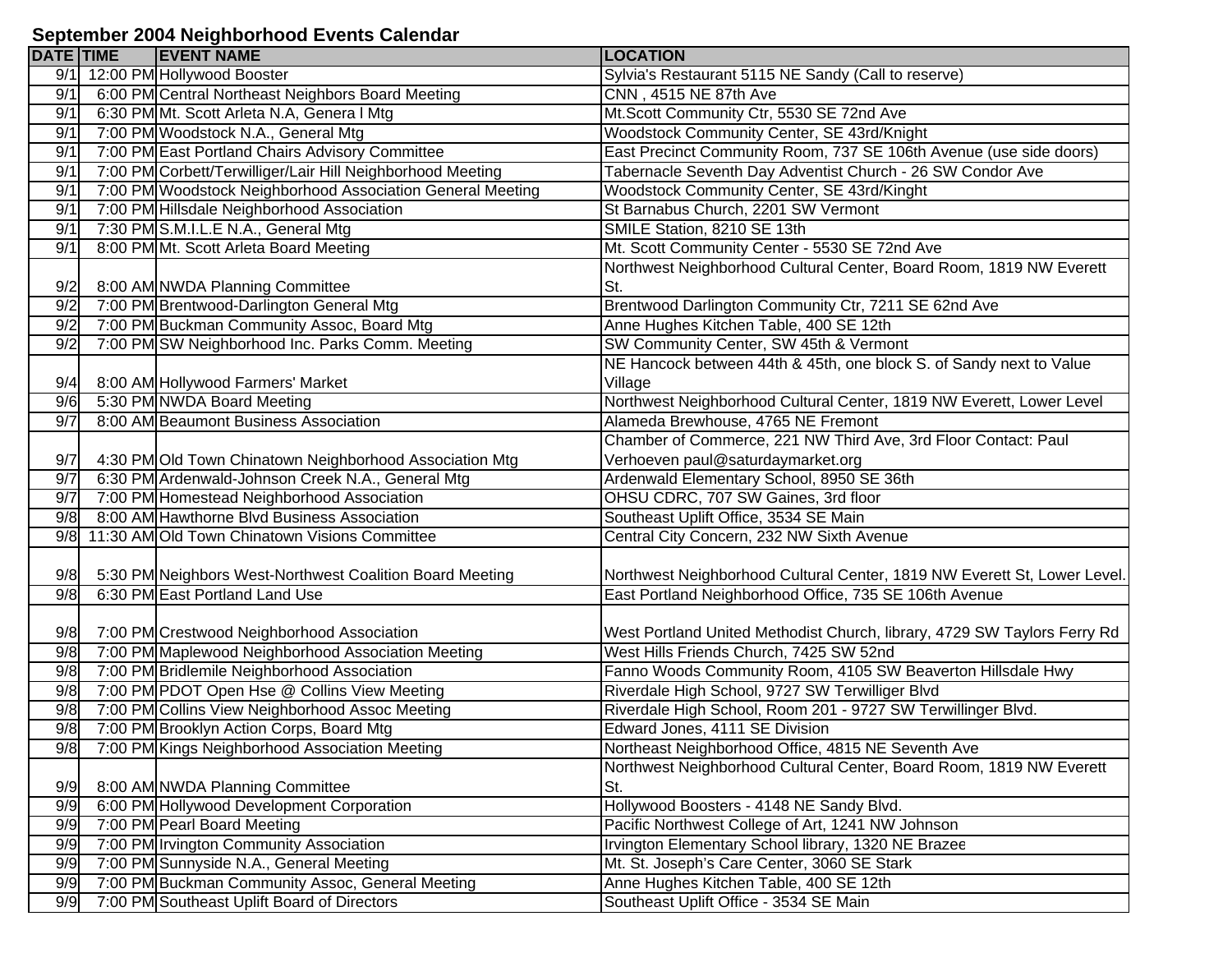| <b>DATE</b> TIME | <b>EVENT NAME</b>                                          | <b>LOCATION</b>                                                       |
|------------------|------------------------------------------------------------|-----------------------------------------------------------------------|
| 9/9              | 7:00 PM West Portland Park Neighborhood Association Mtg    | Hospitality Inn, conference room, 10151 SW Capitol Hwy                |
| 9/9              | 7:00 PM Goose Hollow Planning Committee                    | First United Methodist Church, 1835 SW Jefferson                      |
| 9/9              | 7:00 PM Sunnyside Neighborhood Assoc General Mtg           | Mt. St. Joseph's Care Center, 3060 SE Stark                           |
| 9/9              | 7:00 PM Madison South General Meeting                      | 4415 NE 87th                                                          |
| 9/9              | 8:00 PM Sunnyside Neighborhood Assoc Board Mtg             | Mt St Joseph's Care Center, 3060 SE Stark                             |
|                  |                                                            | NE Hancock between 44th & 45th, one block S. of Sandy next to Value   |
| 9/11             | 8:00 AM Hollywood Farmers' Market                          | Village                                                               |
| 9/11             | 9:00 AM Urban Trails Walk                                  | Wilson HS, SW Sunset & Capitol Hwy                                    |
| 9/11             | 9:00 AM Dickinson Park Work Party                          | SW Alfred and Dickinson, Meet at the park sign on 55th                |
| 9/13             | 5:30 PM Roseway Business Association                       | 3415 NE 72nd Avenue, near Sandy Blvd.                                 |
| 9/13             | 5:30 PM NWDA Executive Committee                           | World Cup Coffee, 1740 NW Glisan                                      |
|                  |                                                            | Northwest Neighborhood Cultural Center, 1819 NW Everett, #205 Call to |
| 9/13             | 5:30 PM Arlington Heights Board Meeting                    | confirm 223-3331                                                      |
| 9/13             | 7:00 PM Richmond N.A., Board Mtg                           | Central Christian church, 1844 SE 39th Ave                            |
| 9/13             | 7:00 PM Montavilla Comm Assoc, Gen Mtg                     | Montavilla Community Ctr, 8219 NE Glisan St                           |
| 9/13             | 7:00 PM Boise Neighborhood Association Meeting             | Mississippi Rising Ballroom, 833 N Shaver                             |
| 9/13             | 7:00 PM District #4, King Neighborhood Assoc Mtg           | MLK Memorial Lutheran Church, 4219 NE MLK Jr Blvd                     |
| 9/13             | 7:00 PM South Burlingame Neighborhood Association          | Burlingame Baptist Church, 125 SW Miles                               |
| 9/13             | 7:00 PM Tryon Creek Watershed Council                      | Tryon Creek State Park Nature Center, 11321 SW Terwilliger Blvd.      |
| 9/13             | 7:00 PM Ashcreek Neighborhood Association                  | Multnomah Center, 7688 SW Capitol Hwy                                 |
| 9/13             | 7:00 PM Eliot Neighborhood Association                     | Emanuel Hospital, 2801 N Gantenbein                                   |
| 9/13             | 7:00 PM NWDA Health & Environment Committee                | 2217 NW Johnson                                                       |
| 9/13             | 7:30 PM Beaumont-Wilshire Neigh. Assoc. Board Meeting      | Bethany Lutheran Church, 4330 NE 37th                                 |
| 9/14             | 7:30 AM Northwest Industrial Neighborhood Association      | La Quinta Inn & Suites, 4319 NW Yeon                                  |
| 9/14             | 8:30 AM 42nd Avenue Business Association Meeting           | Greb's and Son Remodeling, 5027 NE 42nd Avenue                        |
| 9/14             | 9:00 AM Belmont Area Business Assoc, Gen Mtg               | Hoda's Cafe', SE 34th /Belmont                                        |
| 9/14             | 11:45 AM Foster Area Business Assoc General Mtg            | New Copper Penny, 5932 SE 92nd                                        |
| 9/14             | 4:30 PM Greater Brooklyn Business Assoc, Gen Mtg           | Wildberry Room, 3220 Se Milwaukie                                     |
| 9/14             | 6:00 PM Goose Hollow Transportation & Parking              | First United Methodist Church, 1838 SW Jefferson                      |
| 9/14             | 6:30 PM Marshall Park Neighborhood Association Meeting     | Marshall Park, SW 18 Place                                            |
| 9/14             | 6:30 PM Mill Park Neighborhood Association - General       | Midland Library, 805 SE 122nd Avenue                                  |
| 9/14             | 7:00 PM Arnold Creek Neighborhood Association              | Jackson Baptist Church, 10558 SW 35th                                 |
| 9/14             | 7:00 PM Roseway Board Meeting                              | Grace Lutheran Church, 7610 NE Freemont                               |
| 9/14             | 7:00 PM Sylvan-Highlands Regular Neighborhood Meeting      | Fire Station 16, 1715 SW Skyline                                      |
| 9/14             | 7:00 PM Markham Neighborhood Association                   | Multnomah Center, 7688 SW Capitol Hwy                                 |
| 9/14             | 7:00 PM Multnomah Neighborhood Association                 | Multnomah Center, 7688 SW Capitol Hwy.                                |
| 9/14             | 7:00 PM Hayhurst Neighborhood Association Mtg              | Vermont Hills United Methodist Church, 6053 SW 55th Drive             |
|                  |                                                            | Grace Presbyterian Church, 6025 NE Prescott (door on Eastside of      |
| 9/14             | 7:00 PM Cully Neighborhood Association General Mtg         | Building)                                                             |
| 9/14             | 7:00 PM Friends of Cathedral Pk. Neigh. Assoc. General Mtg | BES Water Lab, 6543 N Burlington                                      |
| 9/14             | 7:00 PM Creston-Kenilworth N.A., General Mtg               | Grout Elementary School, SE 31st/Holgate                              |
| 9/14             | 7:00 PM Woodstock Business Association, Gen Mtg            | Country Bill's, 4415 SE Woodstock                                     |
| 9/14             | 7:00 PM Wilkes Community Group - General                   | Teamster's Complex, Joe Edgar Hall, 1850 NE 162nd Avenue              |
| 9/14             | 7:00 PM Bridlemile Creek Stewards                          | SWCC, Watershed Resource Center, SW 45th & Vermont                    |
|                  |                                                            | *August meeting cancelled, on summer recess, September meeting at     |
| 9/14             | 7:30 PM Hillside Board Meeting                             | Hillside Community Center, 653 NW Culpepper Rd.                       |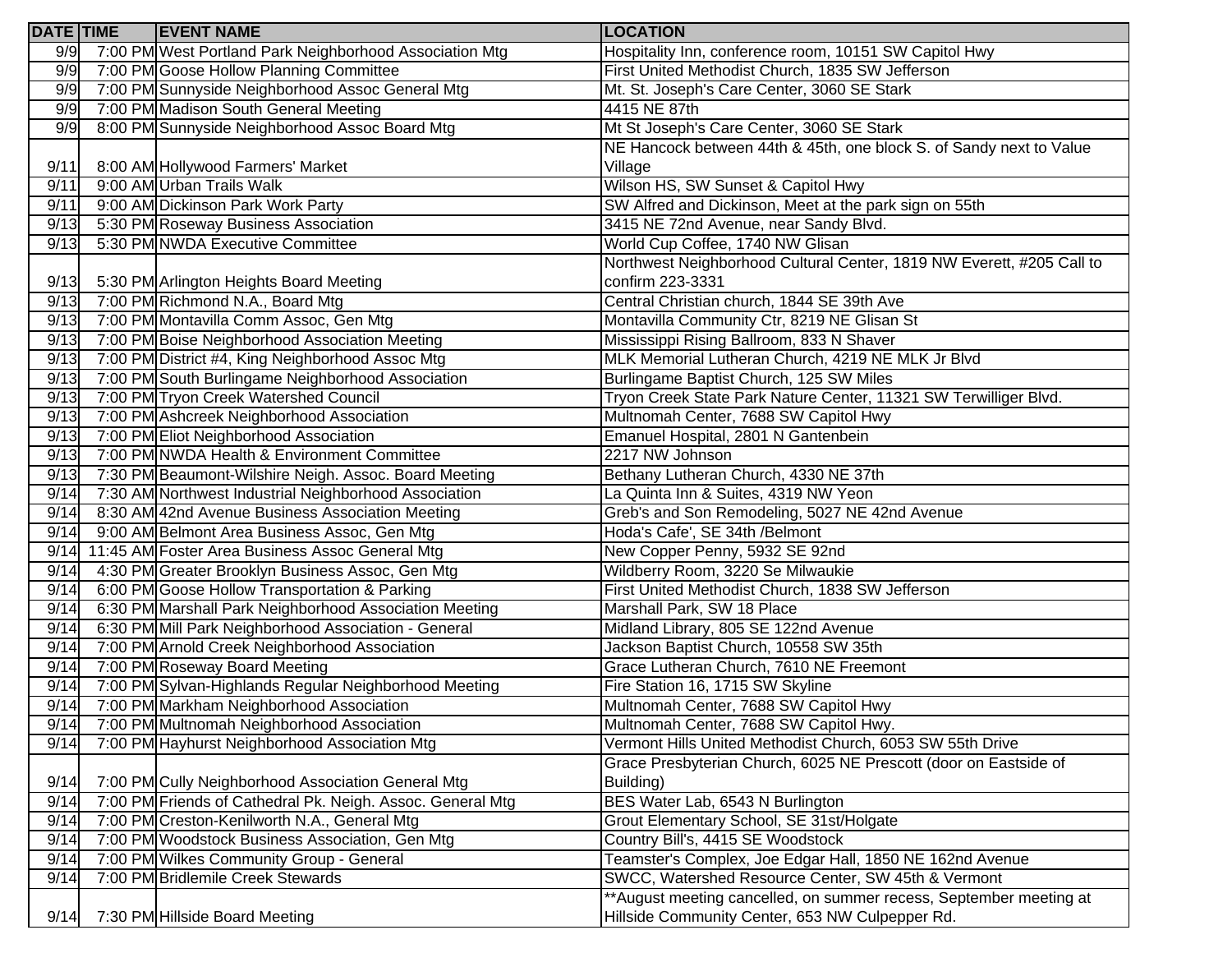| <b>DATE</b> TIME | <b>EVENT NAME</b>                                        | <b>LOCATION</b>                                                         |
|------------------|----------------------------------------------------------|-------------------------------------------------------------------------|
| 9/14             | 7:30 PM Grant Park Neighborhood Association Mtg          | Fernwood Middle School, 1915 NE 33rd Ave                                |
| 9/14             | 7:30 PM Sullivan's Gulch Neighborhood Association        | Holladay Park Plaza, 1300 NE 16th Ave                                   |
| 9/15             | 6:00 PM Kerns NA., Board Meeting                         | Greek Orthodox Church, 1133 SE Center St                                |
| 9/15             | 6:30 PM Kerns N.A., General Meeting                      | Greek Orthodox Church, 3131 NE Glisan                                   |
| 9/15             | 7:00 PM Woodlawn Neighborhood Association                | Woodlawn Elementary, 7200 NE 11th                                       |
| 9/15             | 7:00 PM CTLH Parks & Greenway Committee                  | Fulton Pub, 0618 SW Nebraska.                                           |
| 9/15             | 7:00 PM NW Heights Board Meeting                         | Cornel Road Fire Station, 8585 NW Johnson                               |
| 9/15             | 7:00 PM Brooklyn Action Corps, General Mtg               | Sacred Heart Church, 1133 SE Center St                                  |
| 9/15             | 7:30 PM S.M.I.L.E, Board Mtg                             | SMILE Station, 8210 SE 13th                                             |
| 9/15             | 7:30 PM Mt. Tabor N.A., Gen Mtg                          | Western Baptist Seminary, SE 55th/Hawthorne                             |
|                  |                                                          | Northwest Neighborhood Cultural Center, Board Room, 1819 NW Everett     |
| 9/16             | 8:00 AM NWDA Planning Committee                          | St.                                                                     |
|                  | 9/16 11:30 AM Parkrose Business Assoc.                   | Steamers Restaurant 8303 NE Sandy                                       |
| 9/16             | 6:30 PM Reed Neighborhood Board Meeting                  | Reedway Friends Church, 2901 SE Steele                                  |
| 9/16             | 7:00 PM Eastmoreland Neighborhood General Meeting        | Duniway School, 7700 SE Reed College Place                              |
| 9/16             | 7:00 PM South Tabor Neighborhood General Meeting         | Trinity Fellowship, 2700 SE 67th                                        |
| 9/16             | 7:00 PM Goose Hollow Foothills League Board Meeting      | First United Methodist Church, 1835 SW Jefferson                        |
|                  |                                                          | NE Hancock between 44th & 45th, one block S. of Sandy next to Value     |
| 9/18             | 8:00 AM Hollywood Farmers' Market                        | Village                                                                 |
| 9/19             | 9:00 AM Albert Kelly Creek Restoration Work Party        | Albert Kelly Park, SW Dosch and Mitchell                                |
| 9/20             | 5:30 PM NWDA Board Meeting                               | Northwest Neighborhood Cultural Center, 1819 NW Everett, Lower Level    |
| 9/20             | 6:00 PM CNN Land Use & Transportation Comm. Meeting      | CNN Community Room, 4415 NE 87th Avenue                                 |
| 9/20             | 6:00 PM Northwest District Association Board Meeting     | Northwest Neighborhood Cultural Center, 1819 NW Everett, Lower Level    |
| 9/20             | 6:30 PM Hazelwood Neighborhood Association - General     | East Precinct Community Room, 737 SE 106th Avenue                       |
| 9/20             | 7:00 PM Southwest Neighborhoods Transportation Committee | Multnomah Center, 7688 SW Capitol Hwy                                   |
| 9/20             | 7:00 PM Southeast Uplift Landuse Committee               | Southeast Uplift Office, 3534 SE Main                                   |
| 9/21             | 7:30 AM Division/Clinton Business Association Mtg        | Edward Jones, 4111 SE Division                                          |
| 9/21             | 4:30 PM Foster Area Bus.Assoc, Board Meeting             | Standard TV & Appliance, 5240 SE 82nd                                   |
|                  |                                                          | Parkrose High School, 12003 NE Shaver (Corner of 122nd & Shaver)        |
| 9/21             | 6:30 PM Candidates Forum - Portland City Council & Mayor | <b>Community Room</b>                                                   |
|                  |                                                          |                                                                         |
| 9/21             | 6:30 PM Forum for Portland City Council Candidates       | Parkrose High School, 12003 NE Shaver Street (corner of 122nd & Shaver) |
| 9/21             | 7:00 PM Parkrose Heights Association of Neighbors - Bd.  | Parkrose United Methodist Church, 11111 NE Knott Street, (Miller Hall)  |
| 9/21             | 7:00 PM Parkrose Neighborhood Association - General      | Our Savior Lutheran Church, 11100 NE Skidmore                           |
| 9/21             | 7:00 PM Argay Neighborhood Association - Board Meeting   | Scarborough Flair, NE 131st PI & NE Sandy Blvd.                         |
| 9/21             | 7:00 PM Center N.A., General Meeting                     | The Historic Shogren House, 401 SE 63rd                                 |
| 9/21             | 7:00 PM Hosford Abernethy General Meeting                | St Phillip Neri Church, 2408 SE 16th Ave                                |
| 9/21             | 7:00 PM SWNI Land Use Committee                          | Multnomah Center, 7688 SW Capitol Hwy                                   |
| 9/21             | 7:00 PM Overlook Neighborhood Assn. General Mtg          | Kaiser Town Hall, 3704 N Interstate Avenue                              |
| 9/21             | 7:00 PM Forest Park NA Board Meeting                     | Community Center, 360 NW Greenleaf                                      |
| 9/21             | 7:00 PM NE Coalition Board of Directors Meeting          | NE Coalition Office, 4815 NE 7th Ave                                    |
| 9/21             | 7:30 PM Rose City Park N.A. Board Meeting                | Normandale Early Headstart, 909 NE 52nd Avenue                          |
| 9/22             | 5:30 PM Sellwood Antique Dealers                         | SMILE Station, 8210 SE 13th                                             |
| 9/22             | 7:00 PM Southwest Neighborhoods Board Meeting            | Multnomah Center, 7688 SW Capitol Hwy                                   |
|                  |                                                          | Northwest Neighborhood Cultural Center, Board Room, 1819 NW Everett     |
| 9/23             | 8:00 AM NWDA Planning Committee                          | St.                                                                     |